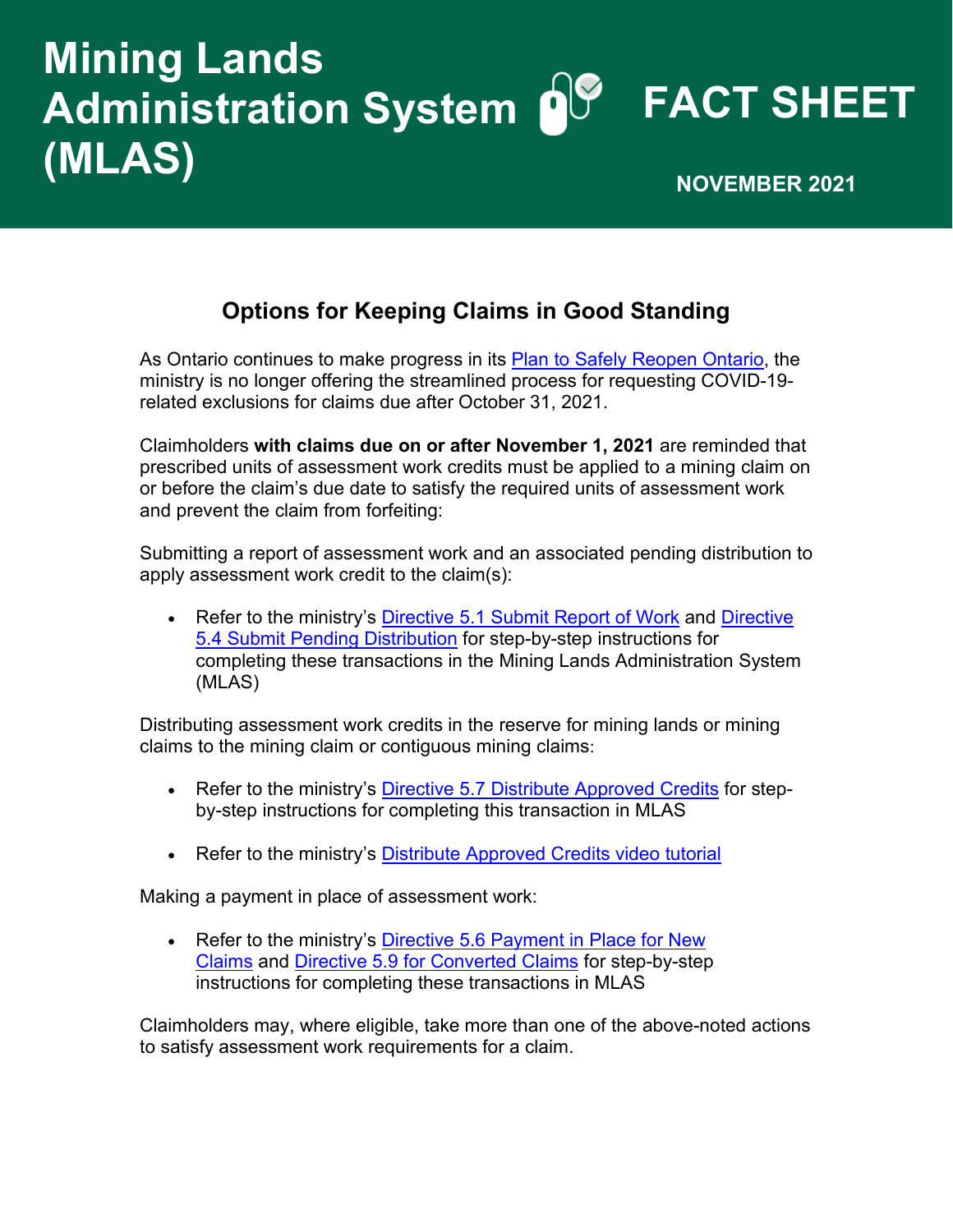# **Mining Lands** Administration System O<sup>®</sup> FACT SHEET (MLAS) **NOVEMBER 2021**

Claimholders should access the above resources for more information and, if required, email the Land Tenure and Assessment Unit for further assistance at [MLAS.LTAU@ontario.ca.](mailto:MLAS.LTAU@ontario.ca)

Claimholders who are unable to satisfy assessment work requirements for their claims may apply to the ministry for a discretionary order for extension of time or exclusion of time. Applications are considered on a case-by-case basis.

Refer to the ministry's [Extension of Time Policy](http://www.geologyontario.mndm.gov.on.ca/mines/lands/policies/extension_of_time_policy_e.html) for more information about extension of time orders and how to apply. Download the [application form](https://www.forms.ssb.gov.on.ca/mbs/ssb/forms/ssbforms.nsf/MinistryDetail?OpenForm&ACT=RDR&TAB=PROFILE&ENV=WWE&NO=019-0044E) from Ontario's central forms repository

Refer to the ministry's [Exclusion of Time Policy](http://www.geologyontario.mndm.gov.on.ca/mines/lands/policies/exclusion_of_time_policy_e.html) for more information about exclusion of time orders and how to apply.

- Claimholders may submit requests for Recorder's orders for an exclusion of time through MLAS if they have an early exploration permit application that is on temporary hold. Refer to the ministry's [Claim Management](https://www.mndm.gov.on.ca/en/mines-and-minerals/mlas/directive4-claim-management#simple-table-of-contents-9)  [Directive](https://www.mndm.gov.on.ca/en/mines-and-minerals/mlas/directive4-claim-management#simple-table-of-contents-9) for step-by-step instructions for completing this transaction in MLAS
- Claimholders may submit all other exclusion of time requests by emailing a written request to the Provincial Recording Office at [pro.ndm@ontario.ca](mailto:pro.ndm@ontario.ca)

More information about extension and exclusion of time orders can be found in the [February 2021](https://www.mndm.gov.on.ca/en/news/mines-and-minerals/mlas-update-february-12-2021) bulletin.

In certain circumstances, claimholders who do not satisfy assessment work requirements may apply to the ministry for a discretionary order for relief from forfeiture:

• Claimholders must be aware that the minister will only consider a request for relief from forfeiture if the claimholder can demonstrate that all mandatory conditions and requirements set out in the ministry's [Relief](http://www.geologyontario.mndm.gov.on.ca/mines/lands/policies/relief_from_forfeiture_unpatented_policy_e.html)  [from Forfeiture Policy](http://www.geologyontario.mndm.gov.on.ca/mines/lands/policies/relief_from_forfeiture_unpatented_policy_e.html) have been met

**Ministry of Northern Development, Mines, Natural Resources and Forestry**